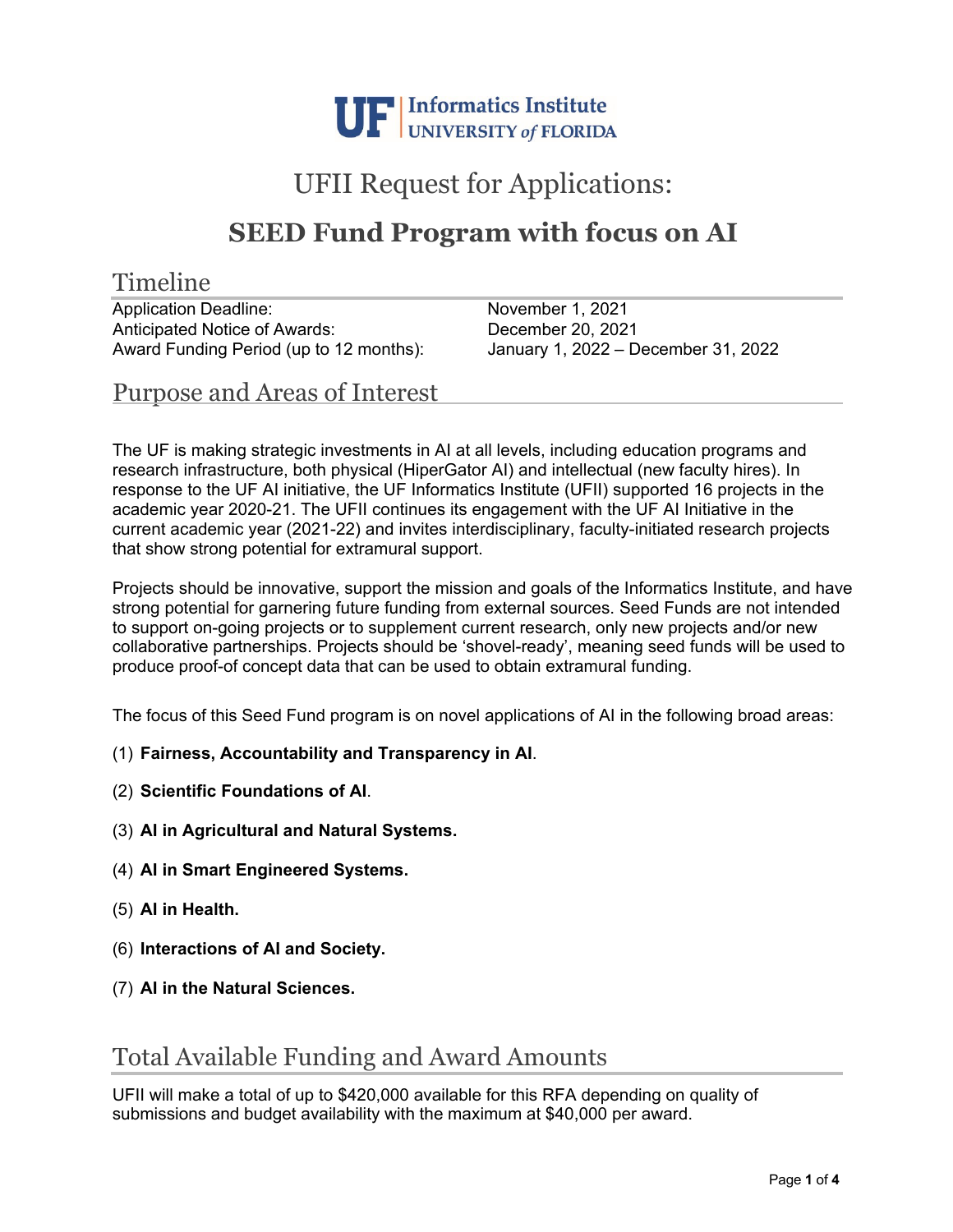## **Eligibility**

To be competitive, proposals must include or meet the following criteria:

- Be multi-/interdisciplinary and require faculty from at least two departments/units/colleges. **Singleinvestigator and/or single department PIs proposals are not eligible.** For a list of potential collaborators across disciplines and within our different thrust areas please visit our member faculty page.
- Proposals involving hypothesis-driven research should clearly and explicitly state the hypothesis. Projects that are methodological should focus on specific, key interdisciplinary problems.
- Proposals may be submitted by any UF faculty member (PI) eligible to submit a proposal to an external funding agency (see Eligibility to Submit a Proposal for External Funding ). Courtesy, Adjunct, Visiting and OPS faculty; Assistant In, Associate In, Senior Associate In; Research Associates; and Postdoctoral Associates are not eligible to be PIs; they may participate as co-PIs or co-investigators.
- Prior PIs or Co-PIs who have been funded through an UFII SEED or UFII Fellowship in the last three years will not be considered for funding.

### Awardee Requirements

All principal investigators are expected to meet the following reporting requirements within the performance period of their award:

- Serve as a quest speaker or present a poster at the UFII Annual Symposium.
- Report any external funding you have or will submit for using the results/data from your awarded SEED funds.
- Serve, upon request, on a UFII Review committee for other UFII programs.
- Report any papers published or submitted for publishing using SEED Fund results/data. Be sure to site in the publication "This project was supported by the UF Informatics Institute (UFII) SEED Funds".

#### Review Process and Criteria

Proposals submitted by the faculty to UFII will be reviewed by faculty review panels, which include members of the UFII Steering Committee and other interdisciplinary faculty on campus. The faculty review panels will make recommendations to the Director of UFII and a decision will be finalized.

Priority will be given to new investigators who have not received funding from prior UF Informatics Institute programs before.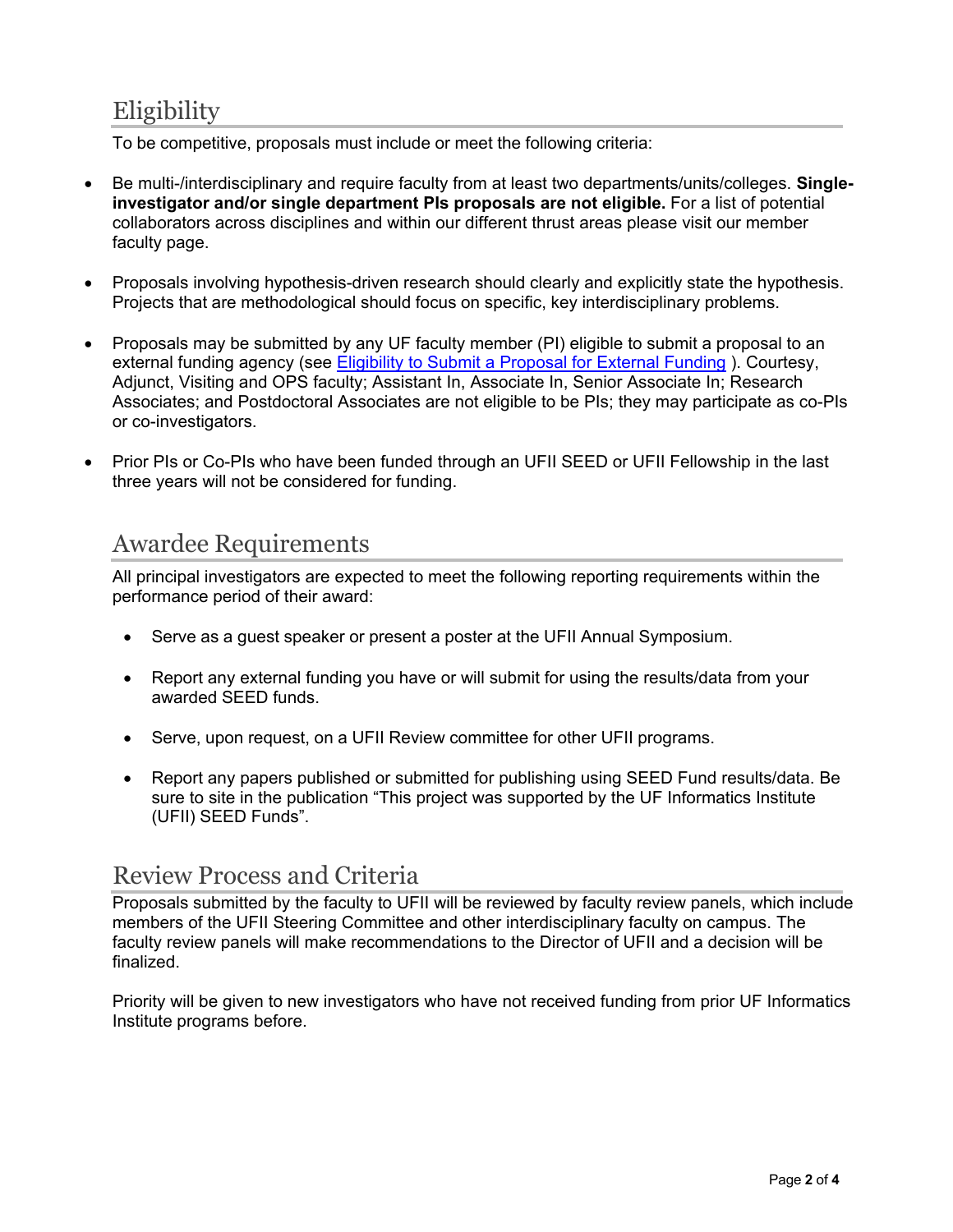## Budgeting and Spending Requirements

- Funds can only be used for direct costs.
- Funds cannot be used to support faculty salaries or major equipment purchases.
- Funds are non-transferable.
- Funds must be used in the 12-month period following their release. Any un-spent funds will be returned to the UFII at the end of the 12-month funding period.
- Funds must be used for the activities detailed in the application.
- Continued funding during the award period is contingent on compliance with awardee requirements and adequate progress in meeting the project timeline.
- No cost extensions will be very strongly discouraged. PIs are to remember that projects must be 'shovel-ready'.
- There are no indirect costs associated with this grant.
- Any subproject requests should be directed to Alethea Geiger (ageiger0213@ufl.edu) in order to be established. Subprojects are not permitted without prior UFII approval.

### Application Instructions

Proposals should consist of the following materials in this sequence attached at the SEED Fund Submission Portal as a single PDF file. Portal link will be available on the UFII website under Programs> SEED. **Proposals must use single spacing; font size no smaller than 11 point; minimum 0.5 inch margins on all sides; tables and figure legends can be in 10 point.** 

- **Cover Page:** Include title, list of PIs, co-PIs and all faculty contributing time to the project and their departmental/college affiliations, email address of primary contact PI, project start date and budget amount requested of UFII funds.
- **Abstract:** Up to 1 page. Explain the rationale for the work to be accomplished in terms that can be understood by an "intelligent non-expert."
- **Project Description:** Up to four (4) pages of text MAXIMUM describing the project. If proposals are longer than 4 pages, only the first 4 pages will be reviewed. The project description should be written such that it can be understood by an interdisciplinary faculty committee. PIs must keep in mind that their proposals are not being evaluated by a discipline-specific committee, but rather by an interdisciplinary one.
- **Project description to include the following**:
	- o Area from the list of 7 topics outlined above
	- o Specific Aims/Objectives
	- o Background and Significance- proposals should explicitly spell out the interdisciplinary nature of the proposed project.
	- o Innovation & Potential Impact of Research
	- o Approach & Research Design
	- o Preliminary Data (if applicable)
- **Project Budget :** Proposed budget entered on the UFII Budget Template. Proposed budgets should be up to \$40,000 and a duration of 1 year. The budget may include all normally allowable costs of research as outlined in the University Cost Accounting